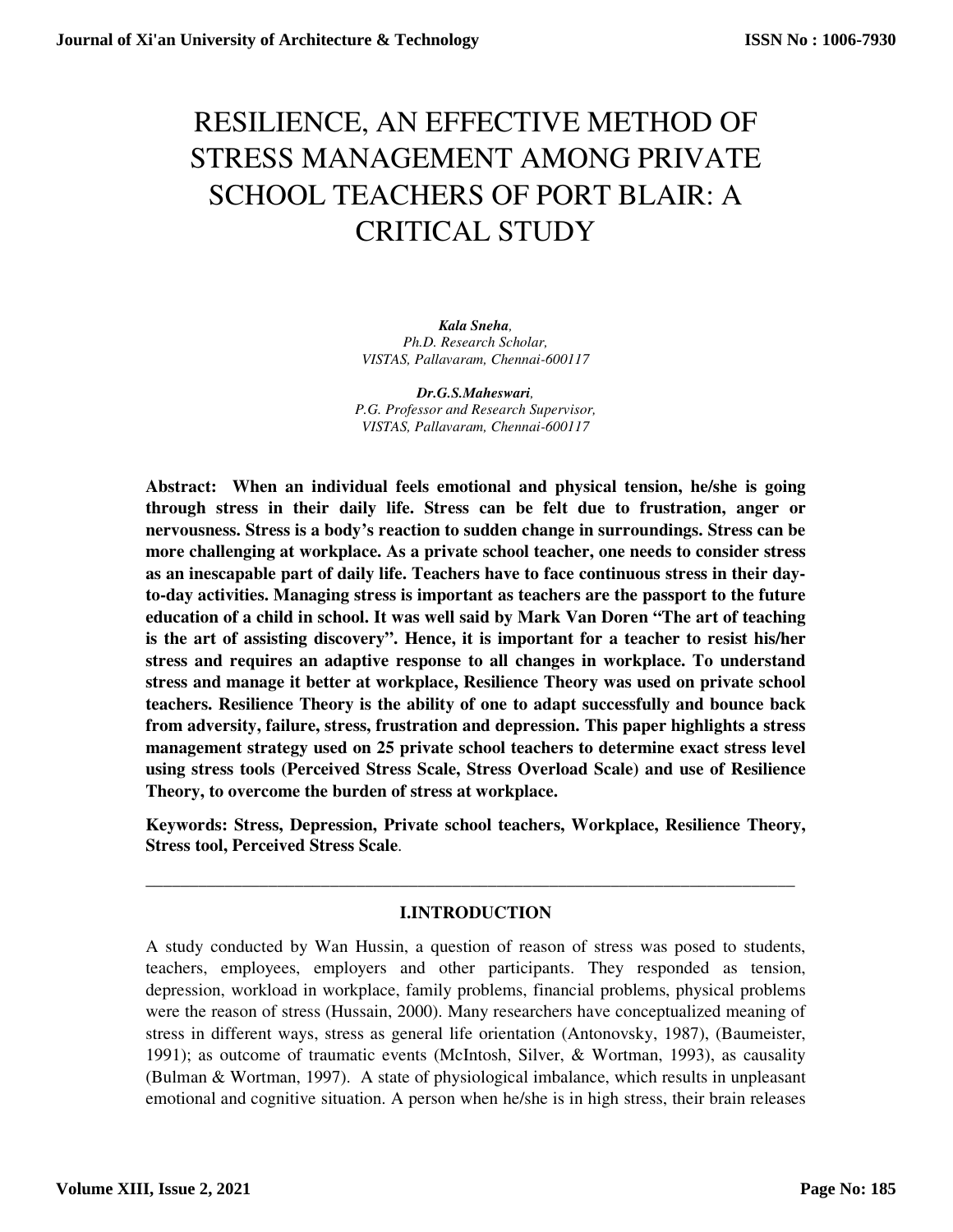hormones called glucocorticoids, which in terms raises the blood pressure and tense the body muscles. According to Beehr & Newman "Stress is a condition arising from the interaction of people and their jobs and characterized by changes within people that force them to deviate from their normal functioning" (Beehr & Newman, 1978).

According to numerous studies and research, teaching profession is considered as one of the most stressful job. Many teachers leave their profession due to high stress. They fall sick, get irritated in classroom and workplace and experience low morale when suffering from high stress (Greenberg, Brown, & Abenavoli, 2016). When teachers are highly stressed, it reflects on the student's social adjustment and academic performance.

# **Types of Stress**

**1. Eu-stress**- It can be termed as beneficial stress. It is positive response one has to a stressor. The term was given by endocrinologist Hans Selye. "Eu" stands for "good", meaning good stress. It is the positive mental action or process of acquiring knowledge and understanding through experience and senses, help in responding to stress that is healthy or give feeling of fulfilment. Eu-stress can be felt when the gap between what one has and wants in future is brought close but not overwhelmed. This stress motivates a person towards improvement and goal (Smith, 1991). Eu-stress can be measured through quality of personal life, work life, job, mental health, competition, psychological coping to situation, work burden and overall stress level. Eu-stress is mostly present in workplace. It can be interpreted as a challenge in completing a given task at workplace, which creates a positive feeling in one (Fevre, Kolt, & Matheny, 2006). Eu-stress is primarily based on perceptions. It's how one perceives their tasks and situations given to them. It is not what is actually happening, but a person's perception of what is happening (Velez, Sorenson, McKim, & Cano, 2013). High selfefficacy higher goals and motivation to achieve it (Ahmed, Qazi, & Jabeen, 2011).

**2. Distress-** It refers to a state of mind when one feels great pain, anxiety, depression, sorrow in life. Acute mental and physical suffering of one in different situations can be termed as distress. The excessive quality of stress suffered during a situation which has negative impact on mental and physical health and is very harmful in some adverse cases.

## **Consequences of Stress**

A very little stress is not something to be concerned about but long-term stress can cause or exacerbate many serious health issues including deadly diseases. Daily stress can upset digestive system and reproductive system, skin problems, baldness, excessive worry, anger, muscular twitches, disturb sleep cycle, weaken immunity, asthma attacks and speed up the aging process. Precisely, consequence of stress can be summed in three different consequences:

- i. Physical
- ii. Occupational
- iii. Psychological

## **Causes of stress at workplace**

- i. Internal Individuals' way of thinking in a situation, mind-set, based on ones' own perception.
- ii. External Job insecurity, work burden, long working hours, feeling of being controlled by superiors, managerial decisions and style, lack of support at workplace,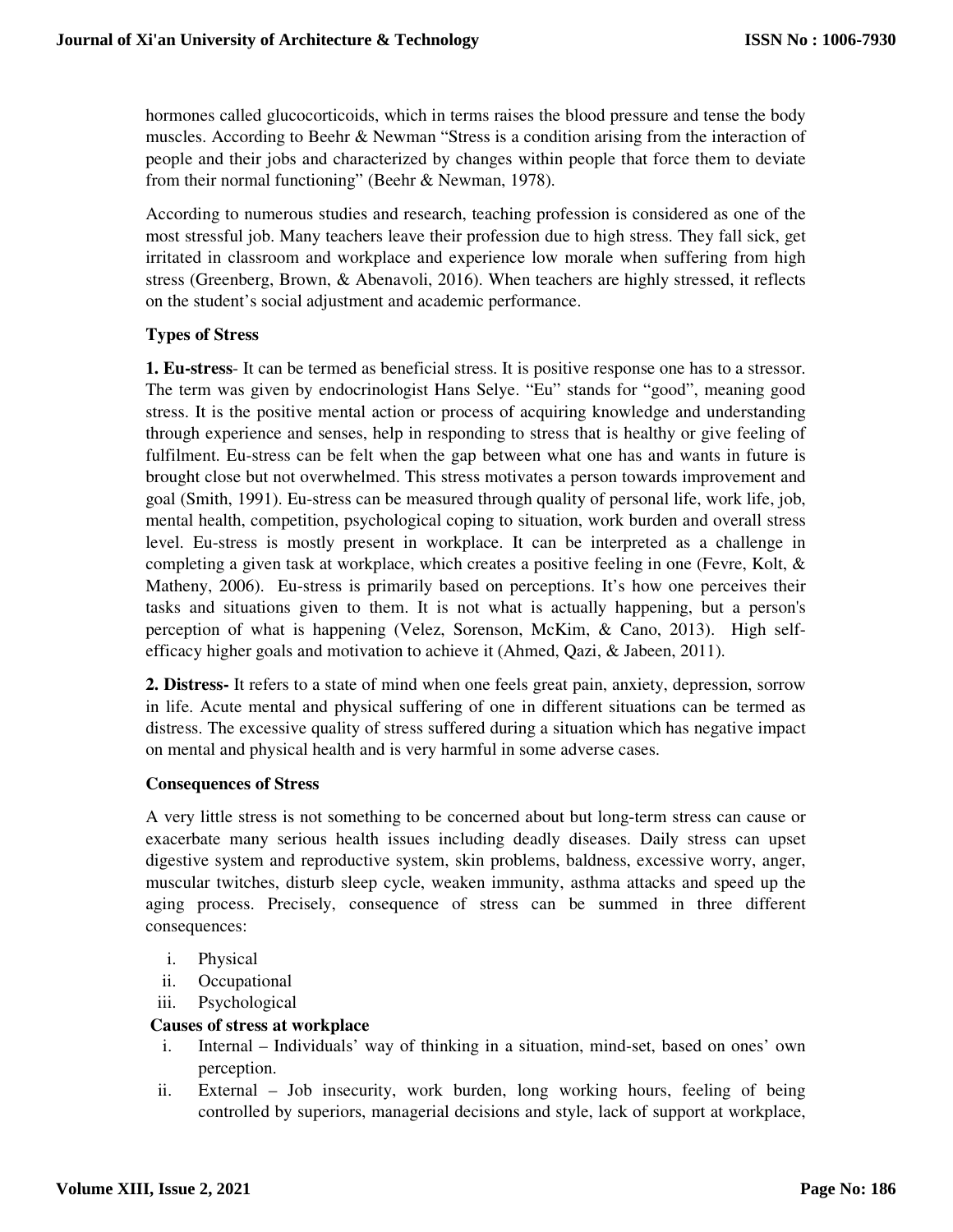job expectations, decline in job performance, inadequate staffing and low salary and other perks.

#### **Resilience Theory**

How successfully an individual can adapt and bounce back from worse situation, failure, conflicts, misfortune, frustration and depression. It helps one to recover from difficulties that have taken a toll on him/her. It reflects the way and technique how one should deal with difficulties rather than think about the nature of adversities. The process between the adversity and the outcome can be defined as 'Resilience'. It can also be referred as capability of one and how to positively function in adverse situation.

#### **Building Resilience in Private School Teachers**

A teacher should develop and strengthen resilience through identifying support network. In difficult times, a teacher should get support from other fellow teachers in workplace, friends, family members and support groups. It may be useful to contemplate a broader context and to avoid catastrophizing. Recalling other alternate times when circumstances were tough could facilitate individuals to understand a current scenario is not quite as unhealthy and bad as it appears. Basic cognitive process, and how they are addressed will help one to strengthen ones' faith in ones' ability to cope. Teachers should always be ready to accept changes as a part of their life. Adverse things will stop some teachers from living the life that they had fanciful for themselves. Acknowledging a change in circumstances, instead of focusing on what could have been, it will be a helpful step in the formulation of realistic plans for the future. A teacher should always remember self-care. Acknowledging personal desire and feelings is a crucial step in cultivating resilience. Travail regularly, keeping time for relaxation, and getting rest will improve mental and physical well-being and facilitate teacher to handle difficult situations better than before. Teachers should maintain their hope as it will set an example for their students too. The power to stay optimistic is the important element of resilience. Instead of permitting negative event to fully change teachers' outlook, it should be useful to recollect their good times to come. Generally, the foremost tragic events will bring out compassion and courage that will specialize in self resilience. Focusing on those aspects of a situation will help teachers to shift some focus away from the negative aspects of the situation and allow hope to flourish in them. Challenge, commitment and personal control are three elements that are essential to resilience according to leading psychologist Susan Kobasa. According to other psychologist, Martin Seligman, permanence, pervasiveness, personalization are three main elements of resilience. Teachers with high resilience have a positive image of the future, as they have positive outlook and envision brighter days in future. Resilient teachers have higher goals and desire to achieve those goals. Resilient teachers are empathetic and compassionate, they don't waste their valuable time worrying what other teachers think about them.

## **II. METHODOLOGY**

**Sample:** Non-random sampling method was used while conducting survey. A total of 25 teachers were selected and rating scale was given to them before applying resilience theory as therapy on them.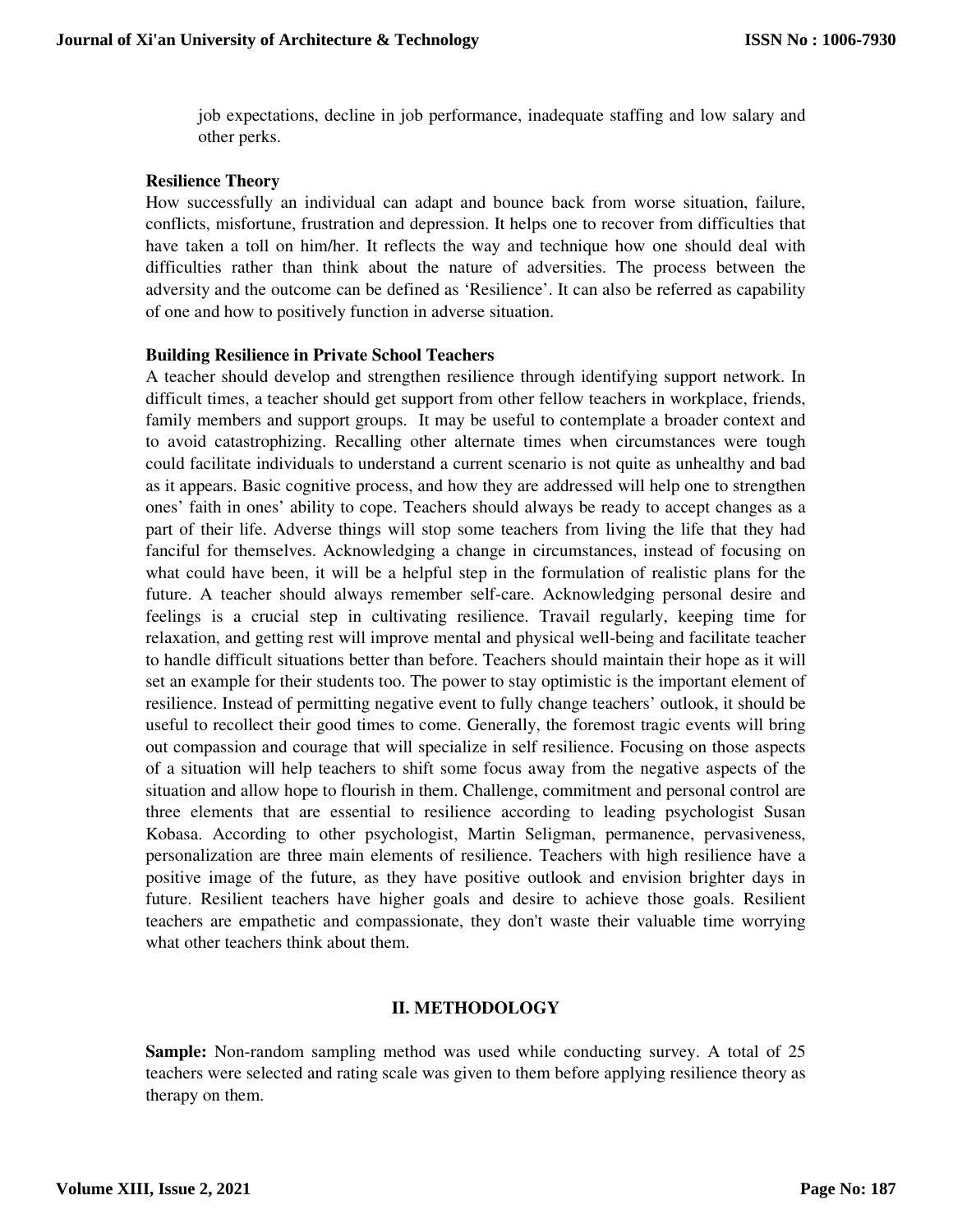## **Tools:**

1. Stress Overload Scale: It contains 30 items, used for predicting stress reactions.

2. Perceived Stress Scale: i\It contains 10 items. It measures the perception of stress. It is a measure of the degree to which situations in ones' life are appraised as stressful.

# **III.RESULT AND DISCUSSION**

## **Level of Stress in Teachers before Applying Resilience Therapy**

Levels of stress were sub divided in low, moderate and high level. Out of 25 teachers, 15 teachers were suffering from high stress, 6 were suffering from moderate stress and 4 with low stress.

# **Applying Resilience Therapy**

Meaning of resilience is to deal with ones' problem and bounce back from difficult situation. Teachers were asked to focus on following techniques to find the difference between handling pressure and loosing cool for 2 weeks:

- Teachers were asked to find a sense of purpose, which means to involve in ones' own community, building spirituality and participating in meaningful activities.
- Believing in ones' own ability. Teachers were asked to build confidence to cope with stress in life.
- Developing social network, it is important to have people one can confide in. People around in times of crisis act as a protective factor. It helps to get support, sharing feelings and positive feedback.
- Being flexible, is an important aspect of applying resilience in ones' life. Resilient teacher usually utilizes difficult times as a chance to broaden in new directions. Whereas some are crushed by abrupt changes, extremely resilient people are ready to adapt and thrive.
- Stay optimistic during difficult times, but not to lose hope is an important outlook of resiliency. Being hopeful and positive about a brighter future is resilience.
- Regular exercise, good appetite, getting enough sleep are important to build resilience. Stressed teacher ignores all these facts easily but it is important to nurture oneself.
- Developing problem solving skills.
- Simply anticipating a retardant to travel away on its own solely prolongs the crisis. Being acting on resolving the problem directly. There might not be any quick or easy answer, one will be able to take steps toward creating one scenario higher and fewer trying.
- Resilience could take time to create, one should not be discouraged if continuously struggle to address problematic events.

# **Level of Stress in Teachers After Applying Resilience Therapy**

The result was different after applying Resilience therapy. Out of 25 teachers, 3 teachers were still facing high stress, 6 teachers with moderate stress and 16 with low stress.

From the above study, it is proved that resilience plays an important role in managing stress in private school teachers.